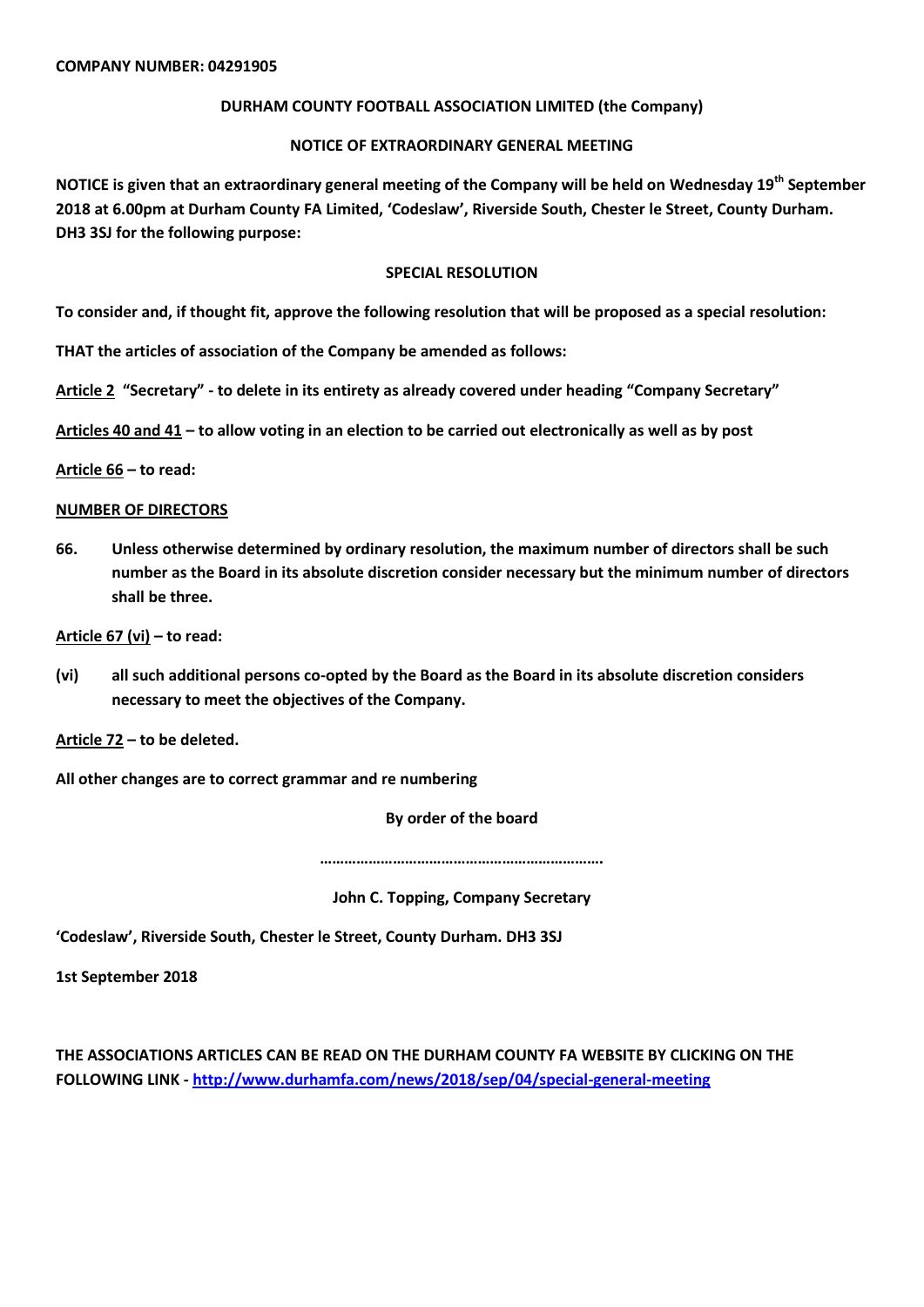# **NOTES:**

- **1. A shareholder is entitled to appoint another person as that shareholder's proxy to exercise all or any of that shareholder's rights to attend and to speak and vote at the meeting. A shareholder may appoint more than one proxy in relation to the meeting, provided that each proxy is appointed to exercise the rights attached to a different share or shares held by that shareholder. A proxy does not need to be a shareholder of the Company.**
- **2. A form of proxy is enclosed with this notice. Completion and return of the form of proxy will not prevent a shareholder from attending and voting in person at the meeting. To be effective, the instrument appointing a proxy and any authority under which it is executed (or a notarially certified copy of such authority) must be lodged with the Company at 'Codeslaw', Riverside South, Chester le Street, County Durham. DH3 3SJ not later than 12 noon on Tuesday 18th September 2018.**
- **3. Addresses (including electronic addresses) in this document are included strictly for the purposed specified and not for any other purpose.**